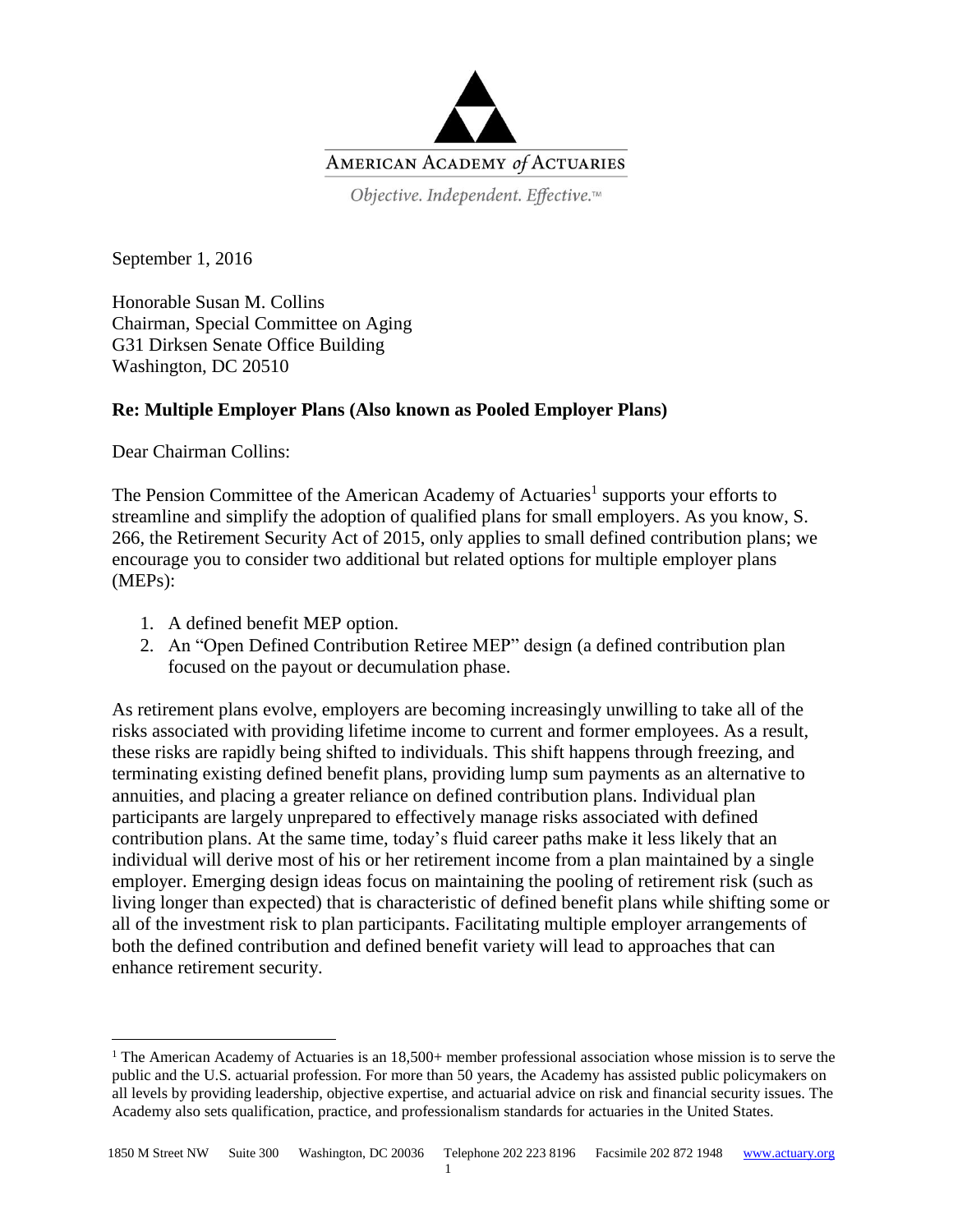Currently there are multiple employer defined benefit and defined contribution plans. Such plans can provide better access to tax-favored retirement plans for small employers and their employees. However, many small employers are already setting up their own single employer defined benefit plans but without some of the advantages in scale (e.g., expense reduction) available to larger multiple employer plans. Changes in the existing rules could improve this situation while potentially also attracting larger employers.

## **Defined Benefit MEPs**

Although defined benefit MEPs have long been in existence, the number of these plans is small for a variety of reasons, including the difficulty individual employers face in managing their compliance and other risks, as well as funding rules that often produce an illogical allocation of contributions among employers. We would like to propose two minor changes that would encourage small employers to set up defined benefit plans (including cash balance plans) for their employees, thereby providing enhanced retirement security. These suggestions would require some changes to current laws and regulations but would come with significant benefits. These changes would be consistent with initiatives proposed by former Sen. Tom Harkin, as well as legislation in various states that allow private employers to adopt plans that are administered by a larger entity.

Currently, few large employers are establishing defined benefit plans, primarily due to the associated compliance and financial risks. However, there are promising approaches that limit the financial risk to sponsors by shifting the effects of investment experience to plan participants, while still providing a guarantee of lifetime income. Most of these approaches (generally various forms of "variable annuity plans") are classified as defined benefit plans and must be administered and funded in accordance with the complicated web of defined benefit law. To encourage the development of these plans and allow a mechanism for individual employers to reduce the regulatory burden associated with defined benefit plans, we believe that defined benefit MEPs should be encouraged.

Two aspects of sponsorship need to be addressed:

 $\overline{a}$ 

- 1. Funding Rules. Under current rules, each employer in a MEP is responsible for the plan's total unfunded liability, should one exist. This makes these plans far less attractive because one "bad apple" employer not paying its share of the cost unfairly shifts that burden to other employers. In addition, while this sharing of financial responsibility appears to protect the Pension Benefit Guaranty Corp. (PBGC) when considering these plans in isolation, it also makes these plans less popular than the less-efficient single employer plans. This conceivably *increases* the risk to the PBGC because it discourages the creation of new plans that would pay premiums to PBGC. Key features should include extending retirement coverage for employees (i.e., providing plans where there are none, and providing incentives for employers to maintain existing plans) while protecting the PBGC.
- 2. Administrative Burden. Compared to single employer plans, MEPs (be they defined benefit or defined contribution) can transfer much of the administrative and regulatory burden away from plan sponsor to the "platform provider<sup>2</sup>." This transfer may make the

 $<sup>2</sup>$  A platform provider would provide administrative, investments and fiduciary services. Financial service firms and</sup> State governments might be examples of such providers.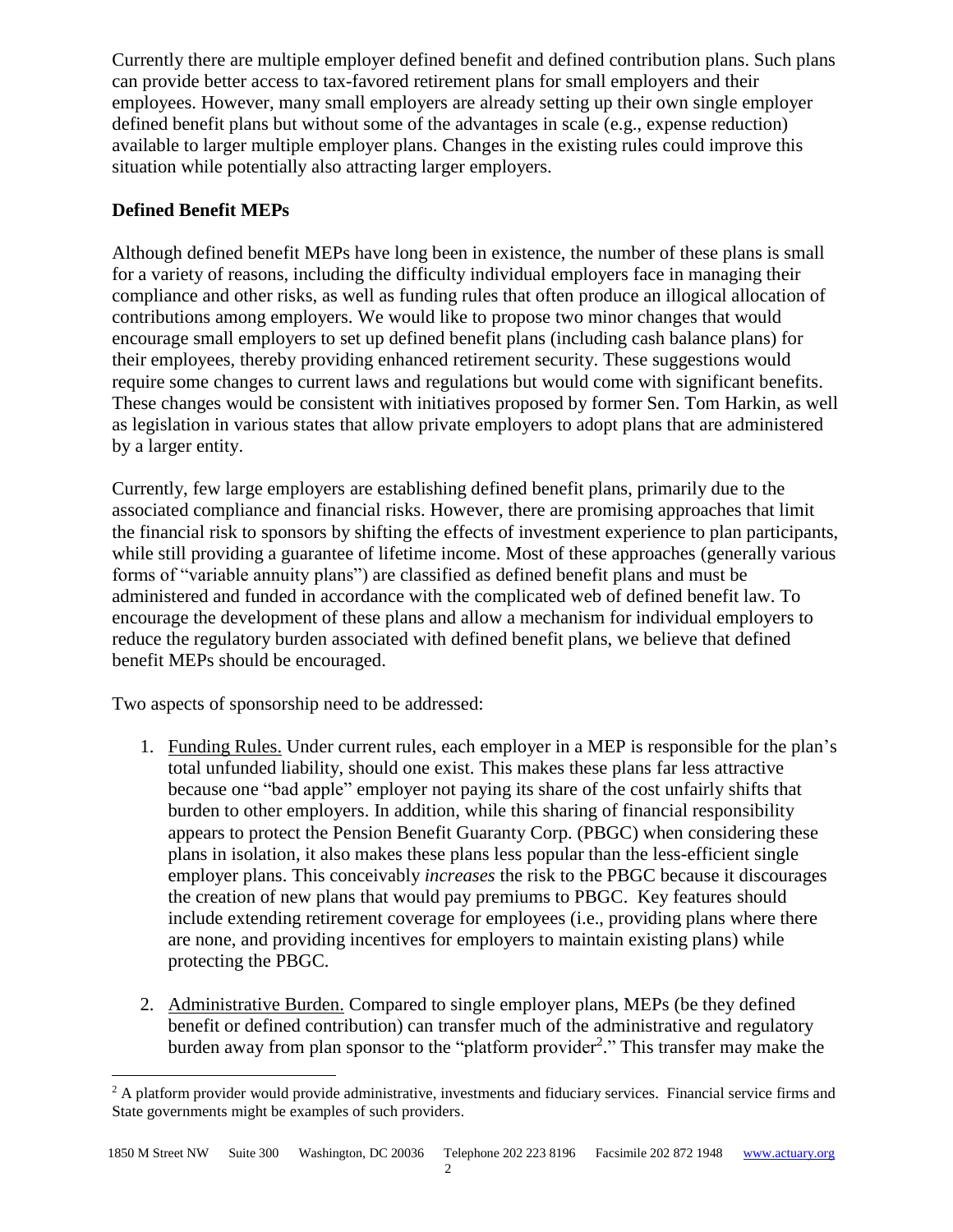employer feel more comfortable in providing a plan. A key feature of this design should be separation of the employer from the "platform".

There are also other advantages of MEPs over smaller single employer plans that support these two key goals and that go beyond just expense reduction. These include:

- Allowing for an independent plan-wide fiduciary to make it easier for the plan to comply with current disclosure/reporting requirements;
- Making it more cost-efficient for an employer to rely on a platform provider to supply quality professional advisers (investment advisers, actuaries, lawyers, etc.) and obtain better service for employees from professional administrators rather than multi-tasking HR managers (e.g., not forgetting to send notices/filings); and
- Providing for additional pooling of mortality and other risks.

We would like to work with you to develop the framework to allow defined benefit MEPs to exist and flourish. The following actions will be key to making these plans attractive:

- Eliminating the requirement for a common nexus between participating employers (similar to what has been proposed for state-run defined contribution MEPs);
- Modifying the funding rules to allocate to each employer only its reasonably determined share of plan costs, and to allow the plan to easily implement individual employer funding elections.
- Designing funding rules that allow for the effective sharing of risks between the plan and individual participants;
- Making each employer responsible only for its own discrimination issues;
- Allowing plans sponsors to forcibly remove bad apples from a MEP, potentially by a distress termination of their share of the MEP, without affecting other employers; and

## **Open Defined Contribution Retiree MEP**

 $\overline{a}$ 

An *Open Defined Contribution Retiree MEP* is a new concept we would like to introduce. This design would offer retirees the opportunity to roll assets over to a provider specializing in retiree solutions rather than leave defined contribution assets in their employer's plan (not an option encouraged by some plan sponsors today) or roll assets into an IRA with all the attendant decision-making.

Retirees needing to draw down on their savings have different needs than employees who need to focus on accumulating savings. Because these plans would focus exclusively on retirees generally a population older than that of a traditional defined contribution plan and one with different interests – the plan features could be tailored to this population<sup>3</sup>.

<sup>&</sup>lt;sup>3</sup> For additional resources on distribution options, the Academy has written several issue briefs on the topic of Retiree Lifetime Income options. For more information on Retiree Lifetime Income options please see the Academy's Lifetime Income Initiative website, located at [http://www.actuary.org/content/lifetime-income-initiative.](http://www.actuary.org/content/lifetime-income-initiative)